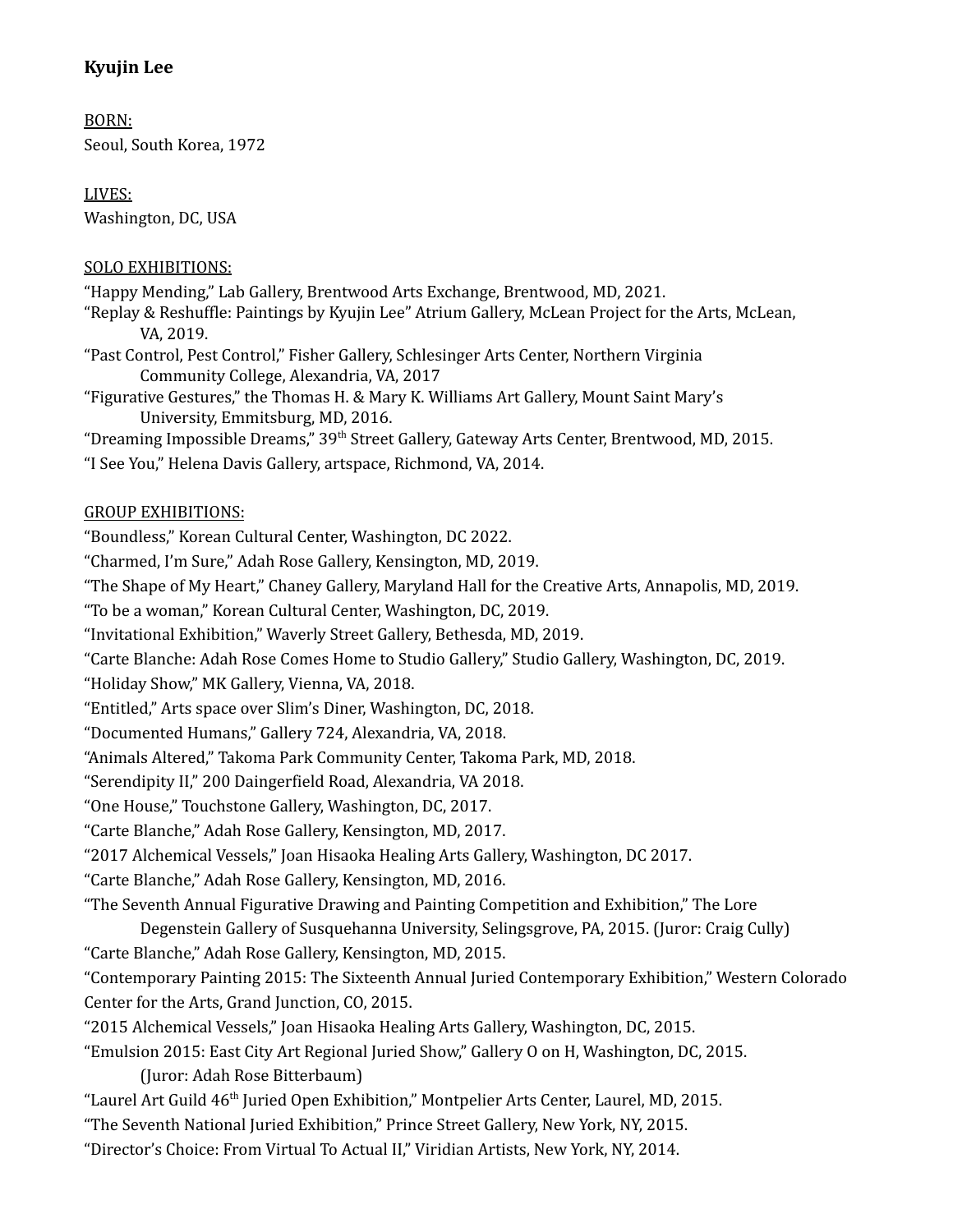"Marks: A National Juried Drawing Exhibition," The Madelon Powers Art Gallery of East

- Stroudsburg University, East Stroudsburg, PA, 2013. "Fabled," altered esthetics, Minneapolis, MN, 2013.
- "radius250 2013," artspace, Richmond, VA, 2013.
- "2013 National Juried Exhibition," First Street Gallery, New York, NY, 2013. (Juror: Donald Kuspit, distinguished professor emeritus of Art History and Philosophy at the State University of New York at Stony Brook)
- "The 14 th Biennial Oklahoma: Centerfold 2012," Leslie Powell Gallery, Lawton, OK, 2012.
- "The Fourth Annual Figurative Drawing and Painting Competition and Exhibition," The Lore Degenstein Gallery of Susquehanna University, Selinsgrove, PA, 2012.
- "Never Before," Flow Art Space, Minneapolis, MN, 2012.
- "Viridian Artists 23<sup>rd</sup> International Juried Show Director's Choice," Viridian Artists, New York, NY, 2012.
- "Cold Fusion," Salisbury University Art Galleries, Salisbury, MD, 2012.
- "The XL-XS Show: National Juried Exhibition," University of Maryland, College Park, MD, 2012.
- "You, Me and Everybody Else: Figurative Interpretations," MOCA DC Art Gallery, Washington, DC, 2012.
- "Altered States: Two Persons Show," Chemeketa Community College Art Gallery, Salem, OR, 1997.
- "1997 Emerging Artists Juried Tri-State Exhibition," Art Center of Northern New Jersey, New Milford, NJ, 1997.
- "Passage 5," Gallery 456 Chinese-American Arts Council, New York, NY, 1997.
- "Obsessed," Gallery Korea, Korean Cultural Service, New York, NY, 1997.
- "Personal Visions V," An Art Place, Chicago, IL, 1997.
- "The Halpert Biennial," Catherine Smith Gallery, Appalachian State University, Boone, NC, 1997.
- "Women's Voices," John Jay College Wall Gallery, New York, NY, 1997.
- "11 th Annual CCNY Art Alumni Exhibition," Westbeth Gallery, New York, NY, 1997.
- "New York Area MFA Exhibition," Hunter College Fine Art Building, New York, NY, 1997.
- "Multi-Perspectives IV," An Art Place, Chicago, IL, 1996.
- "Imaginings," The Stage Gallery, Merrick, NY 1996.
- "The Line Forms Here," The Stage Gallery, Merrick, NY, 1996.

## AWARDS:

Honorable Mention, "Laurel Art Guild 46<sup>th</sup> Juried Open Exhibition," 2015. The Best In Show, "radius 250 2013," 2013.

## ARTIST RESIDENCIES:

Summer Artist In Residency, 39<sup>th</sup> Street Gallery, Brentwood, MD, 2017. Atlantic Center for the Arts, New Smyrna, FL, 2016. Vermont Studio Center, Johnson, VT, 1995.

## EDUCATION:

Teachers College, Columbia University, M.A. 2000. The City College of The City University of New York, M.F.A. 1997. Sookmyung Women's University (Seoul, Korea), B.A. 1994.